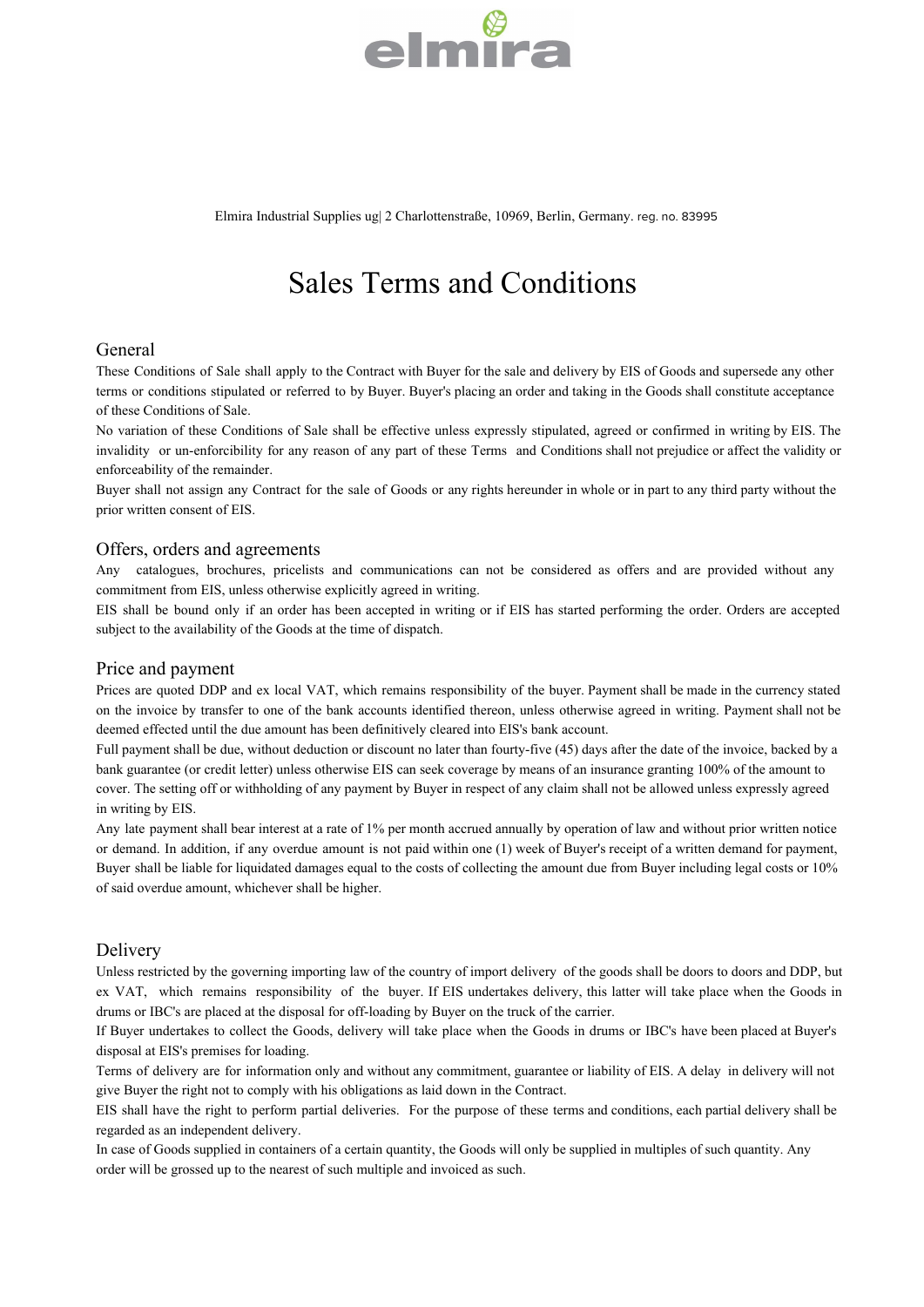# almıra

Elmira Industrial Supplies ug| 2 Charlottenstraße, 10969, Berlin, Germany. reg. no. 83995

If Buyer fails to unload the Goods within two (2) hours after it has arrived at its destination, Buyer may be charged demurrage at the carrier's demurrage rate in force at that time. Buyer shall indemnify EIS against any and all charges and expenses in respect of any delay in delivery of the Goods where such delay is due to Buyer's failure to provide in sufficient time all necessary instructions and means, licenses, guarantees, payments and all such assistance and information as may be required for delivering the Goods at the agreed destination.

Any additional costs incurred as a result of special shipping requests made by Buyer shall be borne by Buyer. Unless a carriage free delivery has been agreed, Buyer shall also bear any increases in shipping rates, any additional costs resulting from re-routing a shipment, storage expenses, etc., occurring after the contract has been concluded

#### Transfer of risk and title

The risk with regard to the Goods to be delivered shall pass to the Buyer upon delivery.

All Goods sold by EIS shall remain the property of EIS until it has received from Buyer all payments it is entitled to on the basis of the Contract, including any damages, costs, interest and duties.

Until such time as property in the Goods has passed to Buyer, Buyer shall ensure that the Goods (i) are kept and maintained in good condition at no cost of EIS, (ii) are stored separately or marked so that they may be readily identified as the property of EIS, (iii) are not subject of any charge, pledge or lien, and (iv) are insured for their full replacement value against all risks.

Buyer shall comply with all applicable export control and trade embargo laws, rules and regulations (including but not limited to the U.S. Export Administration Regulations), and shall not resell export, re-export, distribute, transfer or otherwise dispose of materials, directly or indirectly, without first obtaining all necessary written consents, permits and authorizations and completing such formalities as may be required by any such laws, rules and regulations.

# Packages

Where EIS supplies in drums or other non- returnable containers, such containers are not returnable when empty, unless provided by law or agreed upon otherwise in writing. Where Buyer is allowed to return these containers, they shall be returned at Buyer's cost and risk and shall be empty, securely closed and in a good condition.

Containers remaining EIS's property such as IBC's, and drums shall be used in compliance with EIS's instructions and shall not be used for storage or shipment of any other material including the Goods supplied by EIS in bulk or containers without EIS's written consent. Loss or damage to containers whilst in Buyer's possession or control shall be Buyer's responsibility and for the account of Buyer.

# **Warranty**

EIS warrants to Buyer that the Goods supplied will conform to agreed specifications. Any other condition or warranty as to the quality or fitness for purpose of the Goods is hereby excluded except in the event of gross negligence or intent on the part of EIS. This warranty is limited to replacing defective or non- compliance Goods or at the discretion of EIS, credit Buyer, in full or in part, for the amount of the invoice for the Goods concerned.

Buyer shall inspect the Goods immediately on delivery and shall be entitled to claim alleged loss, shortage or defect of such goods which could have been detected on such inspection provided that (a) Buyer indicates such alleged defect on the carrie- r's documents and (b) gives written notice thereof within three (3) days of delivery. Buyer shall be entitled to claim alleged intrinsic defects of delivered Goods provided that Buyer gives written notice within (a) eight (8) days of discovery of such defect( s), and (b) within the expiration of the shelve life as indicated in the product data sheets, and (c) within thirty (30) days of delivery.

If Buyer claims alleged damage or defects of the Goods, Buyer shall not further use the Goods and shall retain the Goods for inspection by EIS. Buyer is not entitled to return the Goods to EIS without EIS's written consent.

Any claims Buyer may have shall be forfeited if (a) the Goods delivered are stored or used improperly; (b) Buyer fails to give written notice of the alleged defect within the terms as referred to in the paragraph above and fails to allow EIS to inspect the Goods in the state they were upon delivery; (c) Buyer does not comply, or not properly or not in time, with any of its obligations towards EIS as laid down in the Contract.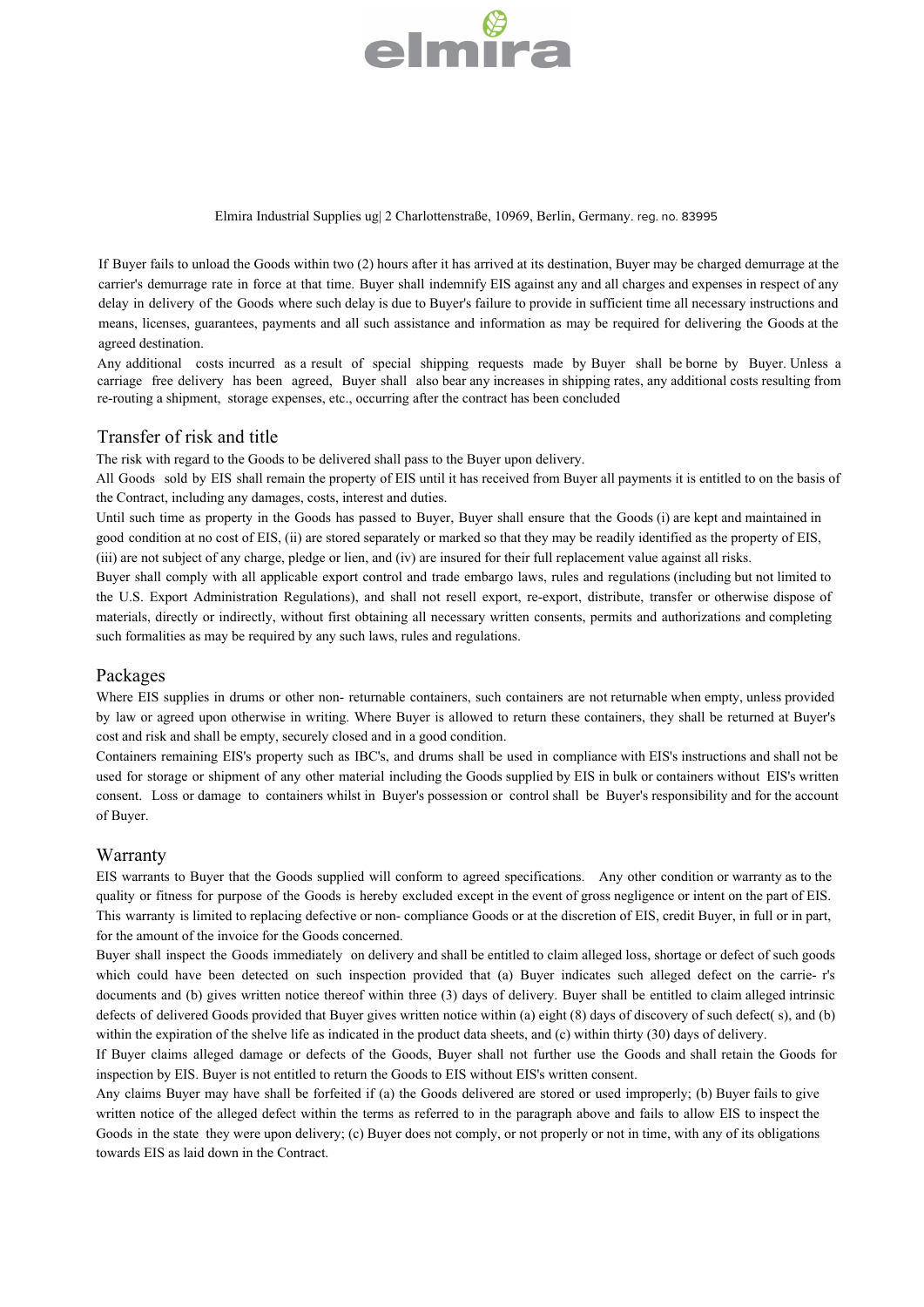# elmira

Elmira Industrial Supplies ug| 2 Charlottenstraße, 10969, Berlin, Germany. reg. no. 83995

If EIS, in its discretion, provides Buyer with advice or assistance in reference to the use of the Goods, such advice or assistance shall not subject EIS to any obligation or liability in respect of the results obtained except in the event of gross negligence on the part of EIS.

Buyer shall handle the Goods in accordance with the recommendations given by EIS in EIS's safety literature. If Buyer is not already in the possession of such literature or requires any information or advice in connection with the safe use of the products Buyer shall immediately contact EIS.

#### Liability and indemnity

To the largest extent permitted by the relevant national laws, EIS shall not be liable for loss of income or for any consequential or indirect damage.

If EIS is liable to pay damages, these damages shall not exceed the lower of the amount of the invoice for the Goods that caused the damage, or, if the damage is covered by insurance, the amount actually paid by the insurance company to EIS.

#### Guarantee

Any agreement on a guarantee must be in writing and shall be effective only if it describes in sufficient detail the substance of the guarantee as well as its duration and the territory in which it applies.

#### Force majeure

EIS shall not be liable for any delay in delivery or failure in performance resulting (directly or indirectly) from any of the following causes: natural disasters, war, terrorism, accidents, explosions, nuclear incidents, breakdown of equipment or machinery, sabotage, strikes or other labour disturbances (regardless of the reasonableness of the demands of labour), acts or omissions of any governmental authority (de jure or de facto), port congestions, shortage of supplies, labour, facilities, fuel or power in consequence of non- delivery or any other cause, want of transport or any other cause (whether similar or dissimilar to the foregoing) which is either beyond EIS's reasonable control or which makes the performance of the obligations either impossible or unusually onerous. If EIS's supply of Goods should be limited as a result of any such cause, EIS shall have the right to fairly distribute any available goods among its customers in such manner as EIS may determine. If the delay resulting from any such case shall continue for more than 21 days, either party shall be entitled, on written notice to the other party, to terminate the Contract with respect to goods undelivered at the time of termination.

# Termination

EIS is entitled, if an invoice is not paid in whole or in part upon due date or if Buyer does not comply with EIS's safety recommendations or if Buyer does not properly or not in time comply with any other obligations under the Contract or enters into liquidation or receivership, ipso iure and without notice, to postpone the performance of all orders or to terminate all agreements concluded with Buyer with immediate effect, without any judicial orders being necessary and to claim immediate payment of all debts, including those not yet due, notwithstanding any agreement entered into beforehand and without prejudice to any other right or compensation of which EIS could benefit under the Contract or the law.

Upon such termination EIS shall be entitled to enter into Buyer's premises in order to remove any of the Goods on which EIS retains title. The Buyer shall assist EIS hereby.

# Disputes and governing law

The Contract shall be governed in all respects by theGerman law excluding expressly the United Nations Convention on Contracts for the International Sale of Goods. Any claim or dispute arising under or relating to the Contract shall be referred to and finally resolved by arbitration in accordance with the ICC rules. The place of arbitration shall be Berlin (Germany) and the language of arbitration shall be English. Notwithstanding the above, EIS can submit any claim of payment due to unpaid invoices which have not been contested within 30 days after the date of invoice to the jurisdiction of the courts of Germany.